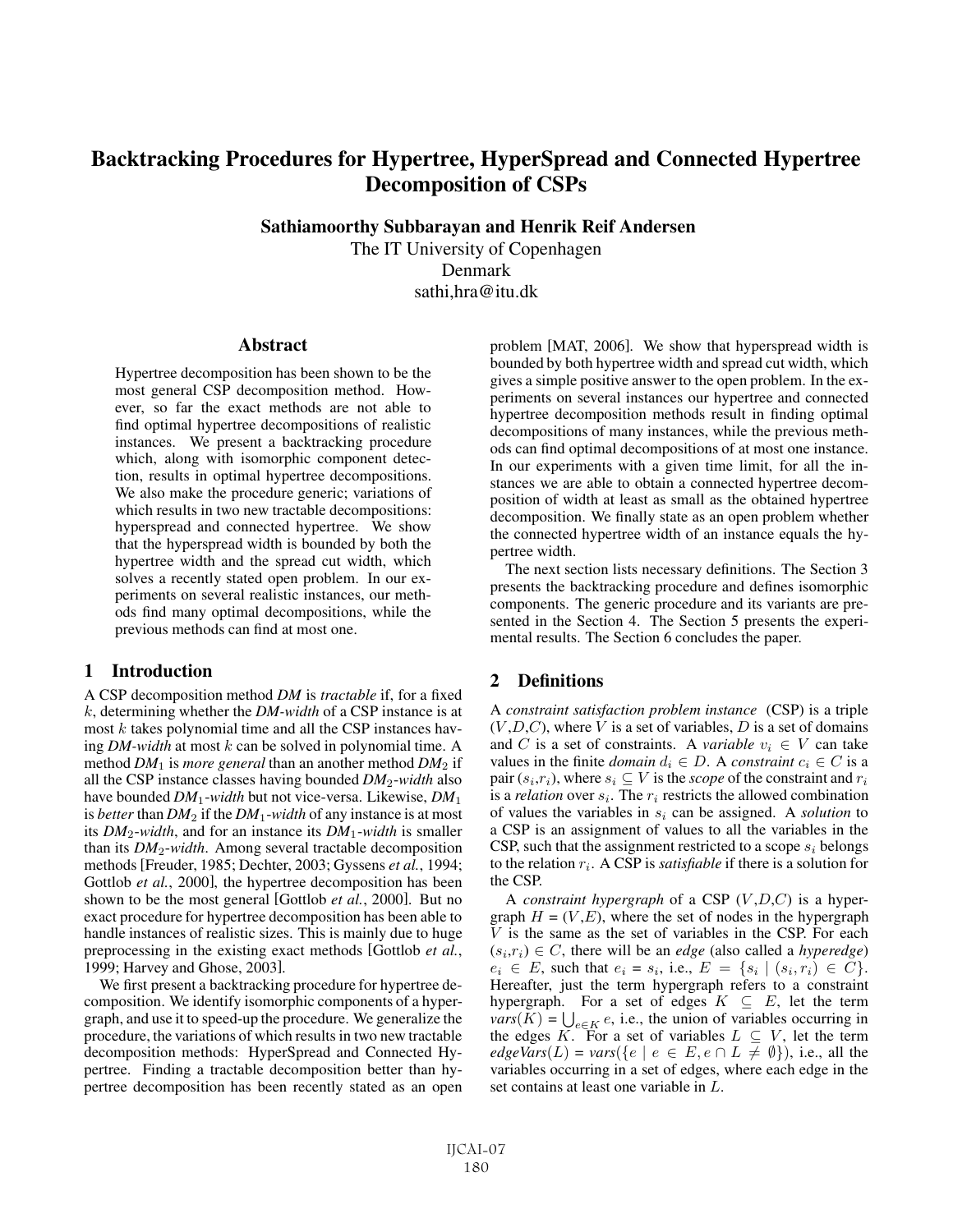A *tree decomposition* [Robertson and Seymour, 1986; Dechter, 2003] of a hypergraph  $(V, E)$  is a pair  $TD = (T, \gamma)$ , where  $T = (N, A)$  is a tree and  $\gamma$  is a mapping which for each node  $n \in N$  associates  $\gamma(n) \subseteq V$ . Additionally, a tree decomposition has to satisfy two properties: (1)  $\forall e \in E$ .  $\exists n \in$ N.  $e \subseteq \gamma(n)$ , and  $(2) \forall v \in V$ , the nodes  $\{n \mid n \in N, v \in V\}$  $\gamma(n)$  induces a *connected subtree* in T. A *hypertree* [Gottlob] *et al.*, 2000] of a hypergraph  $(V, E)$  is a triple  $(T, \chi, \lambda)$ , where  $T = (N, A)$  is a *rooted* tree. The  $\chi$  and  $\lambda$  are mappings that associate for each node  $n \in N$ ,  $\chi(n) \subseteq V$  and  $\lambda(n) \subseteq E$ . If  $T' = (N', A')$  is a subtree of T, then  $\overline{\chi}(T') = \bigcup_{n \in N'} \overline{\chi}(n)$ . Let the term  $T_n$  denote the subtree rooted at the node  $n \in N$ . Let the term  $nodes(T) = N$ . The *width* of the hypertree  $(T, \chi, \lambda)$  is *max*  $\{|\lambda(n)| \mid n \in nodes(T)\}.$ 

A *hypertree decomposition* [Gottlob *et al.*, 2000] of a hypergraph *H* is a hypertree  $HD = (T, \chi, \lambda)$ , which has to satisfy the three properties: (1)  $(T,\chi)$  is a tree decomposition of H, (2)  $\forall n \in nodes(T), \chi(n) \subseteq vars(\lambda(n))$ , and (3)  $\forall n \in nodes(T), \chi(T_n) \cap vars(\lambda(n)) \subseteq \chi(n)$ . The *hypertree width* of H, denoted *htw*(H), is the minimum width of all possible hypertree decompositions of H.

To simplify the presentation, we assume that  $H$  is connected. Given a set of variables  $P \subseteq V$ , and two variables  $m, n \in V$ , the variables m and n are *[P]-adjacent* if  $∃e ∈ E. m, n ∈ (e\P P)$ . A set of variables  $Q ⊆ V$  is *[P]-connected*, if for any two variables  $m, n \in Q$ , there is a sequence of variables  $m = l_1, l_2, \ldots, l_{r-1}, l_r = n$ , such that, for each  $i \in [1, r - 1]$ ,  $l_i$  and  $l_{i+1}$  are [P]-adjacent. A set of variables  $Q \subseteq V$  is a *[P]-component* (or *[P]-comp* in short), if it is a maximal [P]-connected subset of V. Let [P]*components* (or *[P]-comps* in short) denote the set containing every *[P]-component*.

Given an integer k and  $\alpha \subseteq E$ ,  $\alpha$  is a k-edge, if  $|\alpha| \leq k$ . Let the set *k-edges* =  $\{\alpha \mid \alpha \subseteq E, |\alpha| \leq k\}$ , i.e, the set containing every k-edge. Given a k-edge  $\alpha$ , an  $\alpha$ -comp is a [ $vars(\alpha)$ ]-comp. The size of  $\alpha$ -comps, which contains every  $\alpha$ -comp, is at most |E|, as for every  $\alpha$ -comp *edgeVars*( $\alpha$ comp) will uniquely contain at least one edge  $e \in E$ . Given a set of variables  $Q \subseteq V$ , the *sub-hypergraph* induced by  $Q$  is the hypergraph  $(\overline{V'},{\overline{E}}')$ , where  $\overline{V'} = Q$  and  $E' = \{e \cap Q \mid e \in$ E}. Let a pair of the form  $(\alpha, \alpha$ -comp), where  $\alpha$  is a k-edge, be called a k*-edge-component*.

#### 3 The Backtracking Procedure

Our procedure is shown in Figure 1. The main procedure *Is-Decomposable* takes the pair  $((V, E), k)$  as input. The output is a hypertree decomposition if  $htw((V,E)) \leq k$ , otherwise the message 'Not-k-decomposable'.

Given a k-edge-component ( $\alpha$ , $\alpha$ -comp), we say the pair (α,α-comp) is k*-decomposable* iff the sub-hypergraph induced by the nodes in  $edgeVars(\alpha$ -comp) has a hypertree decomposition HD' of width at most  $k$ , such that, if the root node of HD' is r, then  $edgeVars(\alpha\text{-comp}) \setminus \alpha\text{-comp} \subseteq \chi(r)$ . Essentially, the notion  $k$ -decomposable tells us whether the sub-hypergraph can be decomposed into a HD' of width at most  $k$ , such that HD' can be used as a block in building a decomposition for the whole hypergraph. Hence, the pair  $(\emptyset, V)$ is k-decomposable iff the  $htw((V,E)) \leq k$ . We say that the ( $\alpha$ , $\alpha$ -comp) is k-decomposable *by using* the k-edge  $\beta$  if there exists a HD' with  $\lambda(r) = \beta$ .

The procedure *AddGood* is used to add a tuple  $(\alpha, \alpha$ comp,  $\beta$ , cCs) to the set *goods*, if the pair  $(\alpha, \alpha$ -comp) is kdecomposable by using the k-edge  $\beta$ . The set  $cCs$  in the tuple, denotes the elements of  $β$ -comps contained in  $α$ -comp. Similarly, the procedure *AddNoGood* is used to add a pair  $(\alpha, \alpha$ -comp) to the set *noGoods*, if the pair  $(\alpha, \alpha$ -comp) is not k-decomposable. The procedure  $IsGood(\alpha,\alpha\text{-comp})$  returns true iff a tuple of the form  $(\alpha, \alpha$ -comp, $\beta$ ,cCs) exists in the set *goods*. Similarly, the procedure *IsNoGood*(α,α-comp) returns true iff the pair  $(\alpha, \alpha$ -comp) exists in the set *noGoods*.

The procedure *Decompose* takes a  $(\alpha, \alpha$ -comp) pair as input and returns true iff  $(\alpha, \alpha$ -comp) is k-decomposable. The line(1) of the procedure finds *cv*, the set of variables through which the  $\alpha$ -comp is connected to the rest of the variables in the hypergraph. The loop that begins at line(2) iterates for every k-edge  $\beta$ , such that ( $vars(\beta) \cap \alpha$ -comp  $\neq \emptyset$ ) and (cv  $\subseteq \text{vars}(\beta)$ ). That is the  $\beta$  should be such that  $\text{vars}(\beta)$ contains at least one variable in α-comp, and *cv* is contained in *vars*( $\beta$ ). The set *cCs* in line(3) is the set of elements of  $\beta$ comps, which are contained in  $\alpha$ -comp and hence necessary for consideration by the *Decompose* procedure.

The internal loop starting at line(5) of *Decompose* checks whether a  $(\beta, cC)$  pair is k-decomposable. The variable *success* will be true at the line(10) iff, for each  $cC \in cCs$ , the pair ( $\beta$ ,cC) is k-decomposable. A call to *Decompose*( $\beta$ ,cC) at line(8) is made iff both the calls to  $IsNoGood(\beta, cC)$  and *IsGood*( $\beta$ ,cC) return false. This makes sure that for any  $(\beta, \beta - \beta)$ comp) pair, the call  $Decompose(\beta, \beta$ -comp) is made at most once. At line(10), if the variable *success* is set to true, then the tuple (α,α-comp,β,cCs) is added to the set *goods* and the procedure returns true. Otherwise, the loop at line(2) continues with an another k-edge choice for  $\beta$ . If all choices for  $\beta$  at line(2) is exhausted without any success, then the procedure adds the  $(\alpha, \alpha$ -comp) pair to the set *noGoods* at line(11) and then returns false.

In case the call  $Decompose(\emptyset, V)$  at line(1) of the procedure *IsDecomposable* returns true, then a hypertree decomposition (HD) is built and returned. Otherwise, a message 'Notk-decomposable', meaning the hypertree width of  $(V,E)$  is larger than  $k$ , is returned. At line(2) of the procedure a root node r is created and a tuple of the form  $(\emptyset, V, \beta, cCs)$  is obtained from the set *goods*. The third entry  $\beta$  in the tuple corresponds to the k-edge used during the first call of the recursive *Decompose* procedure. Hence,  $\lambda(r)$  is set to  $\beta$ . By the definition of hypertree decomposition, for a root node  $r$ ,  $\chi(r) = \text{vars}(\lambda(r))$ . Hence, the  $\chi(r)$  is set to *vars*( $\beta$ ). In the lines(4-5), for each cC  $\in$  cCs, a child node of r is created by the call *BuildHypertree* (β,cC,r). The procedure *BuildHypertree* in fact recursively calls itself and extracts, from the set *goods*, the subtree rooted at a child vertex of r. At line(6), the procedure returns a hypertree decomposition.

#### Theorem 3.1. *IsDecomposable(*H*,*k*) returns a hypertree decomposition iff*  $h$ tw $(H) \leq k$ .

The proof of the above theorem follows from the fact that, our procedure is essentially a backtracking version of the *optk-decomp* [Gottlob *et al.*, 1999] procedure for hypertree de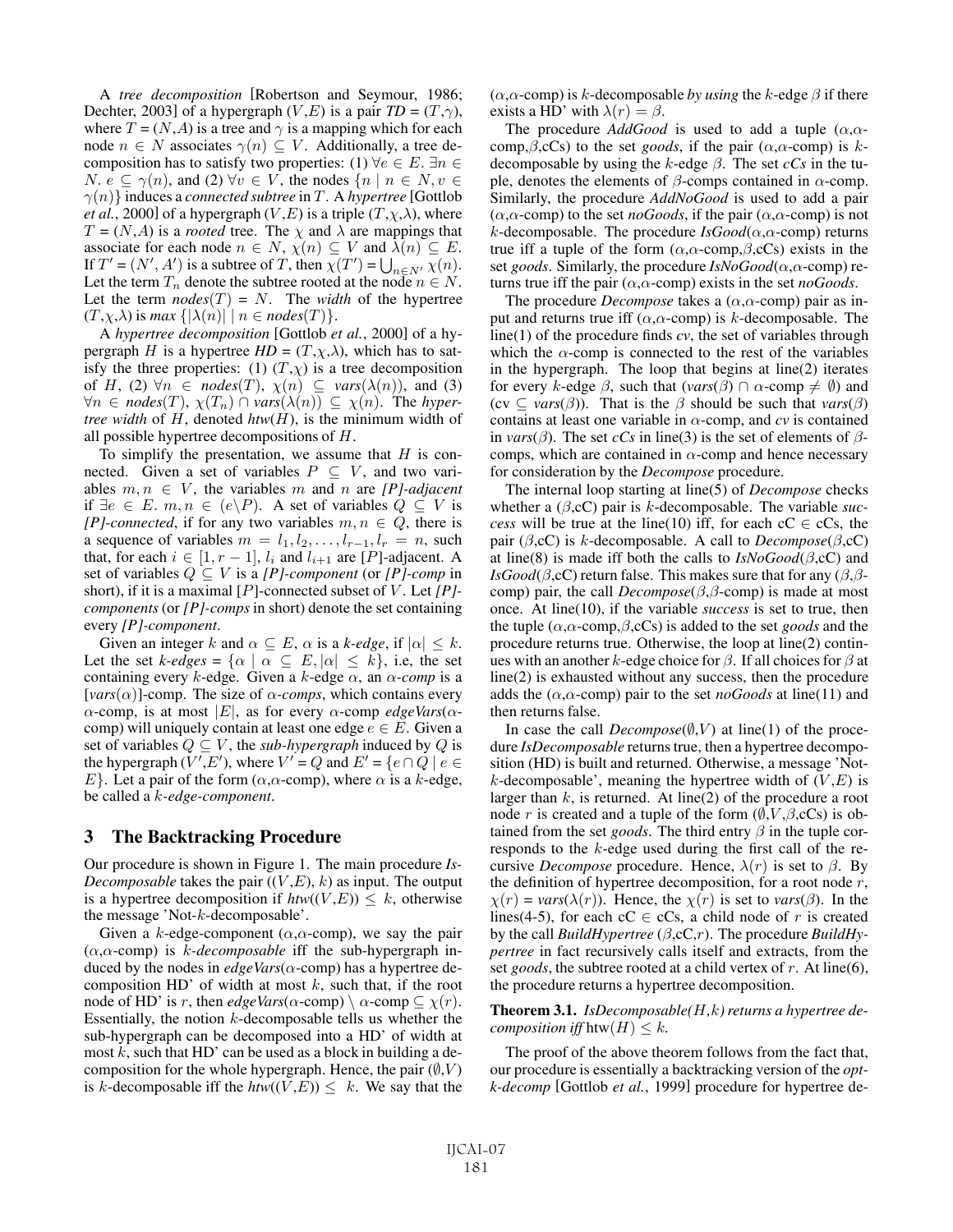*Set* goods =  $\emptyset$ ; *Set* noGoods =  $\emptyset$ ; *Hypertree* HD =  $(T, \lambda, \chi)$ 

Decompose  $(\alpha, \alpha$ -comp) 1:  $cv = vars(\alpha) \cap edgeVars(\alpha\text{-comp})$ 2:  $\forall \beta \in k$ -edges. (*vars*( $\beta$ )  $\cap \alpha$ -comp  $\neq \emptyset$ ). (cv  $\subseteq \text{vars}(\beta)$ )<br>3:  $cCs = \{cC \mid cC \in \beta$ -comps,  $cC \subset \alpha$ -comp } 3:  $cCs = \{cC \mid cC \in \beta\text{-comps}, cC \subseteq \alpha\text{-comp} \}$ <br>4: success = true 4: success = true<br>5:  $\forall$  cC  $\in$  cCs 5:  $\forall$  cC  $\in$  cCs<br>6:  $if$  (IsNe 6: *if*  $(IsNoGood(\beta, cC))$  *then* success = false<br>7: *else if*  $(IsGood(\beta, cC))$  *then continue* 7: *else if* (*IsGood*(β,cC)) *then continue* 8: *else if* (*Decompose*( $\beta$ ,cC)) *then continue*<br>9: *else* success = false 9: *else* success = false<br>10: *if* (success) then AddG 10: *if* (success) *then AddGood*(α,α-comp,β,cCs); *return* true 11: *AddNoGood*(α,α-comp); *return* false IsDecomposable  $((V,E),k)$ 1: *if*  $(Decompose(\emptyset, V))$  *then*<br>2: Add *root* node *r* to *T*: 2: Add *root* node *r* to *T*; *Find* ( $\emptyset$ ,  $V$ ,  $\beta$ ,  $cCs$ )  $\in$  goods<br>3:  $\lambda(r) = \beta$ ;  $\chi(r) = \text{vars}(\beta)$ 3:  $\lambda(r) = \beta$ ;  $\chi(r) = vars(\beta)$ <br>4:  $\forall c \in cCs$ 

 $\forall c \in c \in c \infty$ 

5: *BuildHypertree* (β,cC,r) 6: *return* HD

7: *else return* 'Not-k-Decomposable'

**IsGood**  $(t_1,t_2)$ 1:  $\forall (t_w,t_x,t_y,t_z) \in \text{goods}$ <br>2: if  $(t_1,t_2) = (t_w,t_w)$  th *if*  $(t_1,t_2) = (t_w,t_x)$  *then return* true 3: *return* false IsNoGood  $(t_1,t_2)$ 1:  $\forall (t_x, t_y) \in \text{noGoods}$ <br>2:  $\text{if } (t_1, t_2) = (t_1, t_2)$ *if*  $(t_1,t_2) = (t_x,t_y)$  *then return* true 3: *return* false AddGood  $(t_1,t_2,t_3,t_4)$ 1: goods = goods  $\cup$  { $(t_1, t_2, t_3, t_4)$ } AddNoGood  $(t_1,t_2)$ 1: noGoods = noGoods  $\cup$  { $(t_1, t_2)$ } **BuildHypertree**  $(\alpha, \alpha$ -comp,s) 1: *Find* ( $\alpha, \alpha$ -comp, $\beta$ ,cCs)  $\in$  goods<br>2: Add a node *t* to *T* as a child nod Add a node  $t$  to  $T$  as a child node of  $s$ 3:  $\lambda(t) = \beta$ ;  $\chi(t) = (vars(\beta) \cap edgeVars(\alpha\text{-comp}))$ 

5: *BuildHypertree* (β,cC,t)

Figure 1: The pseudo code of the backtracking procedure for hypertree decomposition.

4: ∀ cC ∈ cCs<br>5: *BuildHvi* 

composition. The opt-k-decomp procedure suffers from a huge pre-processing cost. For a given  $k$ , the opt-k-decomp implicitly finds all possible decompositions of width at most  $k$  and extracts the optimal one. But our backtracking procedure stops as soon as it discovers a decomposition of width at most  $k$ . Hence, our procedure will be able to stop quickly when there are several decompositions of width at most  $k$ .

Theorem 3.2. *The time complexity of* IsDecomposable*(*H*,*k*) is O*( $|E|^{3k+3}$ ).

*Proof.* The time complexity is dominated by *Decompose*. During a call to *Decompose*, the loop over choices for β iterates at most  $O(|E|^k)$ . The  $|cCs|$  is at most  $|E|$ . Since each  $k$ -edge results in at most  $|E|$  k-edge-components, the total number of *k*-edge-components is  $O(|E|^{k+1})$ . The cost of each call to *IsNoGood/IsGood* will take  $O(|E|^{k+1})$  time, as the size of goods/noGoods can be at most the number of k-edge-components. We can ignore the cost for calls to *AddGood/AddNoGood* as their contribution to the complexity is dominated. Hence, the cost for each call to *Decompose* is  $O(|E|^{2k+2})$ . There can be at most  $O(|E|^{k+1})$  calls to *Decompose*, at most once for each k-edge-component. Hence, the time complexity of the procedure *IsDecomposable* is  $O(|E|^{3k+3})$ .  $\Box$ 

Given two k-edge-components ( $\alpha$ ,comp) and ( $\alpha'$ ,comp'), they are *isomorphic* if comp = comp'.

Theorem 3.3. *Given two isomorphic pairs (*α*,comp) and (*α *,comp'), (*α*,comp) is* k*-decomposable iff (*α *,comp') is* k*decomposable.*

*Proof.* By definition comp = comp'. Hence, the only difference between the calls *Decompose*(α,comp) and *Decom* $pose(\alpha', comp')$  are the first parameters:  $\alpha$  and  $\alpha'$ . In *Decompose* the distinction between  $\alpha$  and  $\alpha'$  is of importance only at line(2), where the set *cv* is calculated. We now show that *cv* is independent of  $\alpha$ . Since ( $\alpha$ ,comp) is a k-edge-component, by definition,  $\forall e \in E$ .  $e \subseteq edgeVars$ (comp)  $\Rightarrow$   $(e \text{comp}) \subseteq \alpha$ . Also, comp  $\cap \text{vars}(\alpha) = \emptyset$ . This implies that, during the call *Decompose*( $\alpha$ ,comp), the set *cv* = *edgeVars*(comp)\(comp). Therefore, the set *cv* remains the same during both the calls  $Decompose(\alpha, \text{comp})$  and  $Decompose(\alpha', \text{comp}')$ . Hence, the proof. П

For each set of isomorphic components we need to make at most one call to *Decompose*. Hence, by using isomorphism the number of calls to *Decompose* may reduce significantly.

### 4 Variants of Hypertree Decomposition

The Figure 2 presents the pseudo code for a generic decomposition procedure *IsDecomposableGe*, based on the hypertree framework. There are two changes in the generic procedure from the earlier procedure in Figure 1. First change is that, the generic version is able to detect isomorphism, so that a call to *Decompose* is made at most once for a set of isomorphic components. The second change is in line(2) of the procedure *Decompose*, where the code  $\beta \in k$ -edges in the old procedure has been replaced with  $(\beta, Q_{\beta}) \in \Omega$  in the generic version. Each element in the set  $\Omega$  is a pair of the form  $(\beta, Q_\beta)$ , where  $\beta \in k$ -edges and  $Q_\beta \subseteq \text{vars}(\beta)$ . In all the places where  $vars(\beta)$  was used in the old procedure,  $Q_\beta$  is used in the generic procedure. The set  $\Omega$  defines, for each  $\beta \in k$ -edges, the allowed subsets of  $vars(\beta)$ which can be used for decomposition. Essentially, by allowing subsets of  $vars(\beta)$  to be considered for obtaining a decomposition we obtain a generic procedure. Note, the procedures *IsGood*, *AddGood*, *IsNoGood*, and *AddNoGood* are not listed in Figure 2 as the old versions of them can be naturally modified to work in the generic framework. Let the set  $\Omega_{HTD} = \{(\alpha, vars(\alpha)) \mid \alpha \in k\text{-edges }\}.$  We have the following theorem.

**Theorem 4.1.** *When*  $\Omega = \Omega_{\text{HTD}}$ , IsDecomposableGe(*H,k*) *returns a hypertree decomposition iff*  $h$ tw $(H) \leq k$ .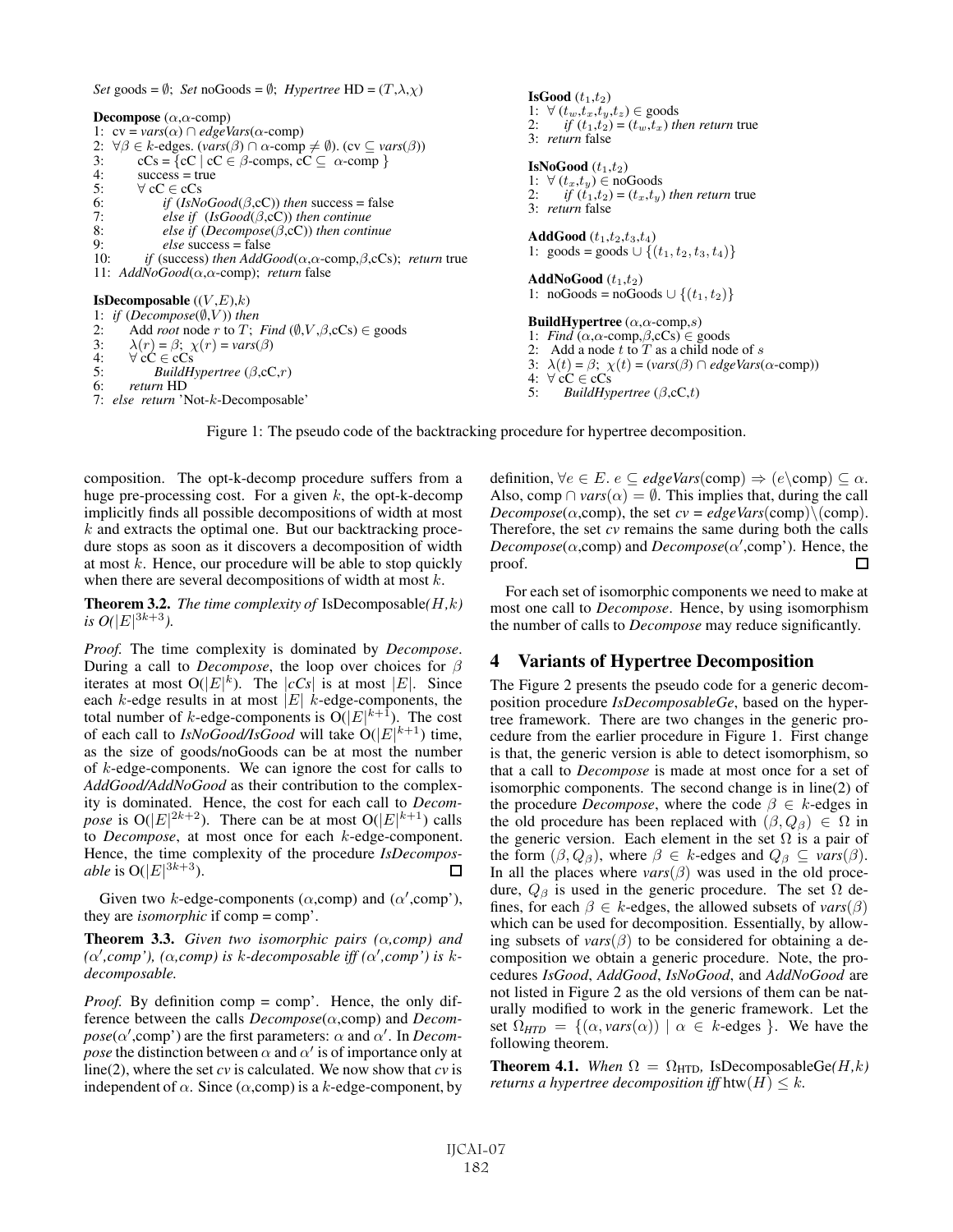*Set* goods =  $\emptyset$ ; *Set* noGoods =  $\emptyset$ ; *Hypertree* D =  $(T, \lambda, \chi)$ 

Decompose (comp) 1:  $cv = edgeVars$ (comp) \ comp 2:  $\forall (\beta, Q_{\beta}) \in \Omega$ .  $(Q_{\beta} \cap \text{comp} \neq \emptyset)$ . (cv  $\subseteq Q_{\beta}$ )<br>3: cCs = {cC | cC  $\in [Q_{\beta}]$ -comps, cC  $\subseteq$  con 3:  $cCs = {cC | cC \in [Q_\beta]\text{-comps, cC \subseteq comp }\}$ <br>4: success = true 4: success = true<br>5:  $\forall$  cC  $\in$  cCs 5:  $\forall$  cC  $\in$  cCs<br>6: *if (IsNe*<br>7: *else if* 6: *if* (*IsNoGood*(cC)) *then* success = false 7: *else if* (*IsGood*(cC)) *then continue* 8: *else if* (*Decompose*(cC)) *then continue* 9: *else* success = false<br>10: *if* (success) then AddG *if* (success) *then AddGood*(comp, $\beta$ , $Q_{\beta}$ ,cCs); *return* true 11: *AddNoGood*(comp); *return* false 4:  $\forall c \in c \in c \infty$ 

#### 1: *if* (*Decompose*( $V$ )) *then*<br>2: Add *root* node  $r$  to  $T$ 2: Add *root* node *r* to *T*; *Find* (*V*, $\beta$ , $Q_{\beta}$ ,cCs)  $\in$  goods<br>3:  $\lambda(r) = \beta$ ;  $\chi(r) = Q_{\beta}$ 3:  $\lambda(r) = \beta$ ;  $\chi(r) = Q_{\beta}$ <br>4:  $\forall$  cC  $\in$  cCs 4:  $\forall c \vec{C} \in c\vec{C}$ s<br>5: BuildH 5: *BuildHypertree* (cC,r) 6: *return* D 7: *else return* 'Not-k-Decomposable' BuildHypertree (comp,s) 1: *Find* (comp,  $\beta$ ,  $Q_{\beta}$ ,  $c$ Cs)  $\in$  goods<br>2. Add a node t to T as a child not Add a node t to T as a child node of s 3:  $\lambda(t) = \beta$ ;  $\chi(t) = (Q_{\beta} \cap edgeVars(\text{comp}))$

5: *BuildHypertree* (cC,t)

IsDecomposableGe  $((V,E),k)$ 

Figure 2: The pseudo code of the generic procedure for decomposition in hypertree framework.

### 4.1 HyperSpread Decomposition

An *unbroken guarded block (ug-block)* [Cohen *et al.*, 2005] is a pair  $(\alpha, Q_\alpha)$ , where  $\alpha \subseteq E$  and  $Q_\alpha \subseteq \text{vars}(\alpha)$ , satisfying two conditions: (1)  $\forall e_1, e_2 \in \alpha$ .  $e_1 \cap e_2 \subseteq Q_\alpha$ , and (2) each  $|Q_{\alpha}|$ -comp has non-empty intersection with at most one [ $vars(\alpha)$ ]-comp. The size of an ug-block ( $\alpha, Q_{\alpha}$ ) is  $|\alpha|$ .

For some  $\alpha \subseteq E$  and  $v \in V$ , let the *label*,  $L_{\alpha}(v)$  =  ${cC \mid cC \in [\alpha]$ -comps,  $v \in edgeVars(cC)}$ . An ug-block  $(\alpha,Q_\alpha)$  is *canonical* if  $\forall e \in \alpha$ .  $\forall v_1, v_2 \in e \backslash Q_\alpha$ .  $L_\alpha(v_1) =$  $L_{\alpha}(v_2)$ . Let  $\Omega_{HSD}$  be the set of all the at most k sized canonical ug-blocks of  $(V, E)$ . Note, by the definition of canonical ug-blocks,  $\Omega_{HTD} \subseteq \Omega_{HSD}$ . Given k and a canonical ug-block  $(\alpha, Q_{\alpha})$  with  $|\alpha| \leq k$ , let a triple of the form  $(\alpha, Q_{\alpha}, [Q_{\alpha}])$ comp) be called a k*-spread-component*. It has been shown in [Cohen *et al.*, 2005] that, there exists at most  $(|E|+1)^{k+2}$ k-spread-components. The notion of *isomorphism* can be naturally extended to  $k$ -spread-components. Given two  $k$ spread-components  $(\alpha, Q_\alpha, \text{comp})$  and  $(\alpha', Q_{\alpha'}, \text{comp'}),$  they are *isomorphic* when comp = comp'.

A *spread cut* [Cohen *et al.*, 2005] of a hypergraph H is a hypertree  $SC = (T, \lambda, \chi)$ , satisfying the two conditions: (1)  $(T, \chi)$  is a tree decomposition of H, and (2)  $\forall n \in nodes(T)$ ,  $(\lambda(n), \chi(n))$  is a canonical ug-block. The *spread cut width* of  $H$ , denoted  $scw(H)$ , is the minimum width of all possible spread cuts of H.

A *hyperspread decomposition* of a hypergraph H is a hypertree HSD =  $(T, \lambda, \chi)$ , satisfying the two conditions: (1)  $(T,\chi)$  is a tree decomposition of H, and (2)  $\forall n \in \mathbb{Z}$  $nodes(T)$ .  $\exists (\alpha, Q_{\alpha}) \in \Omega_{HSD}$ .  $\lambda(n) = \alpha$ .  $\chi(n) = Q_{\alpha} \cap$  $\chi(T_n)$ . The *hyperspread width* of H, denoted *hsw*(H), is the minimum width of all possible hyperspread decompositions of  $H$ .

Due to a variant of *IsDecomposableGe*, we have:

**Theorem 4.2.** *When*  $\Omega = \Omega_{\text{HSD}}$ , IsDecomposableGe(*H,k*) *returns a hyperspread decomposition iff* hsw $(H) \leq k$ .

By arguments similar to those of Theorem 3.2, we have:

**Theorem 4.3.** When  $\Omega = \Omega_{\text{HSD}}$ , the time complexity of IsDecomposableGe $(H, k)$  is  $O((|E| + 1)^{3k+7})$ .

Given a hyperspread decomposition of a CSP, the CSP can be solved by the same algorithm for CSP solving using hypertree decompositions [Gottlob *et al.*, 2000]. Also, for a fixed k, determining whether hsw of CSP is  $\leq k$  takes polynomial time. Hence, the hyperspread decomposition is tractable.

We now state that the hyperspread width is bounded by both hypertree width and the spread cut width.

**Theorem 4.4.** hsw( $H$ )  $\leq$  htw( $H$ ) *and* hsw( $H$ )  $\leq$  scw( $H$ )

*Proof.* The last two conditions in the definition of hypertree decomposition implies that:  $\forall n \in nodes(T)$ .  $\exists (\alpha, Q_{\alpha}) \in$  $\Omega_{HTD}$ .  $\lambda(n) = \alpha$ .  $\chi(n) = Q_{\alpha} \cap \chi(T_n)$ . Since for any k,  $\Omega_{HTD} \subseteq \Omega_{HSD}$ , each hypertree decomposition is also a hyperspread decomposition. Hence,  $hsw(H) \leq htw(H)$ .

The second condition in the definition of spread cut implies that:  $\forall n \in nodes(T)$ .  $\exists (\alpha, Q_{\alpha}) \in \Omega_{HSD}$ .  $\lambda(n) = \alpha$ .  $\chi(n) =$  $Q_{\alpha}$ . Therefore, each spread cut is also a hyperspread decom-<br>position. Hence,  $hsw(H) \leq sw(H)$ . position. Hence,  $hsw(H) \leq sw(H)$ .

Recently in [MAT, 2006], the existence of a tractable decomposition better than hypertree decomposition was stated as an open problem. In [Cohen *et al.*, 2005], a family of hypergraphs  $H_n$ , for  $n = 1, 2, \ldots$ , was presented for which the hypertree width of  $H_n$  is at least 3n, while the spread cut width is at most  $2n$ . Note, it is not known whether for any  $H$ ,  $scw(H)$  <  $htw(H)$ . Since for any  $H$ ,  $hsw(H)$  <  $htw(H)$ and  $hsw(H_n) \leq sw(H_n) < htw(H_n)$ , hyperspread decomposition gives a simple positive answer to the open problem.

#### 4.2 Connected Hypertree Decomposition

A *connected hypertree decomposition* is a hypertree decomposition CHTD =  $(T, \lambda, \chi)$ , satisfying two conditions: (1) for the root node r of T,  $|\lambda(r)| = 1$ , and (2) if  $c \in \text{nodes}(T)$ is a non-root node and the parent node of c is p, then  $\forall e \in$  $\lambda(c)$ .  $\exists v \in \chi(c) \cap \chi(p)$ .  $v \in e$ . The second condition states that for any non-root node  $c$  with parent node  $p$ , each edge e in  $\lambda(c)$  should have at least one variable that is common to both  $\chi(c)$  and  $\chi(p)$ . The two conditions in the definition results in a significant reduction of the branching choices in the procedure *Decompose*. We show empirical results in the next section to support such reduction. Let the *connected hypertree width* of a hypergraph H, denoted *chtw*(H), be the minimum width of the all possible connected hypertree decompositions of H. By definitions,  $h\text{tw}(H) \leq \text{chtw}(H)$ . It is an open problem whether  $\text{chtw}(H) = \text{htw}(H)$ .

Let  $\Omega_{CHTD}(cv) = \{(\alpha, vars(\alpha)) \mid \alpha \in k\text{-edges}, (cv =$  $\emptyset$ )  $\Rightarrow$   $(|\alpha| = 1)$ ,  $(cv \neq \emptyset) \Rightarrow (\forall e \in \alpha \dots \exists v \in cv, v \in e)$ ,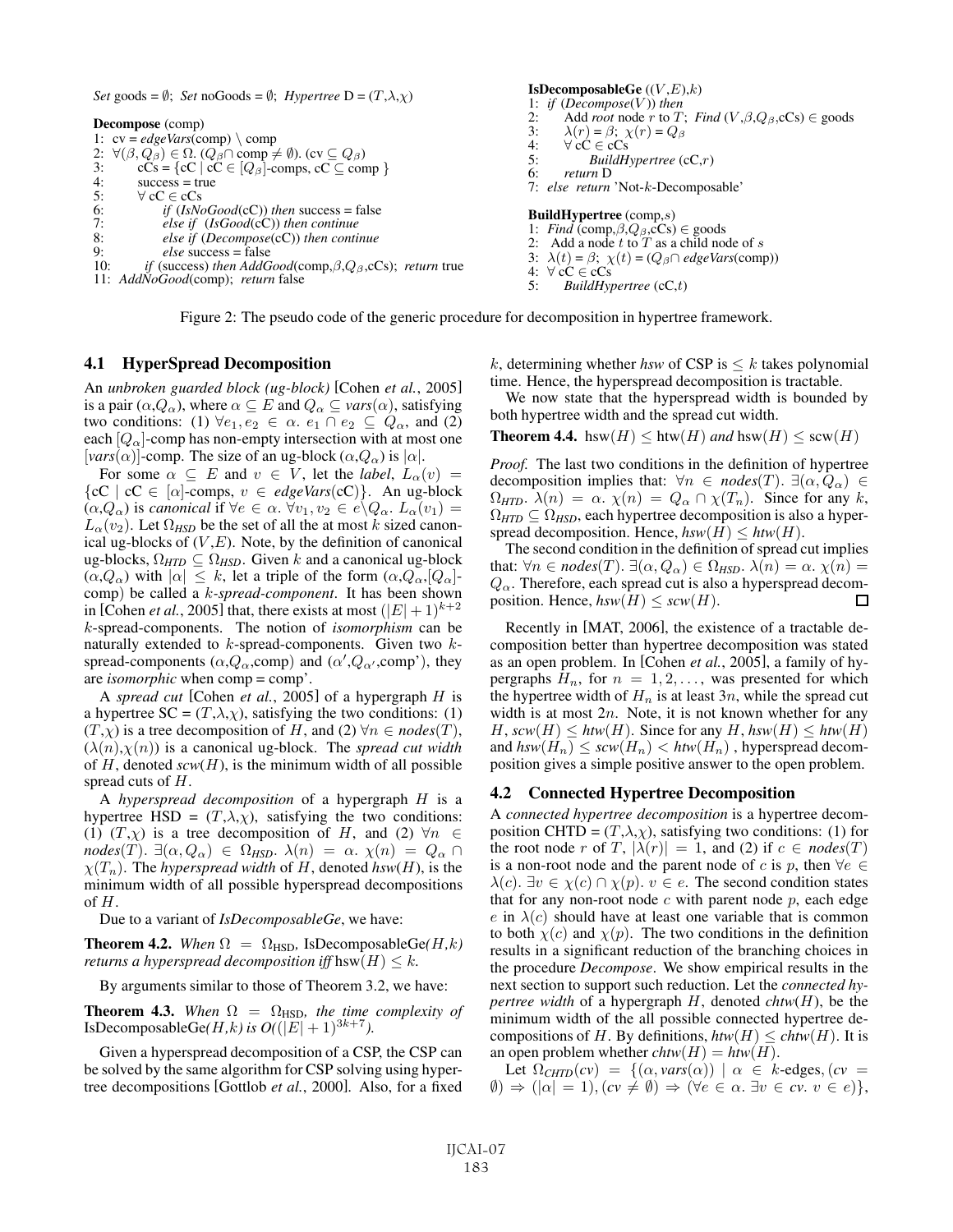| <b>Instance</b>     |             |             | <b>Exact Methods</b> |                   |                |             |                  | Heuristic              |
|---------------------|-------------|-------------|----------------------|-------------------|----------------|-------------|------------------|------------------------|
|                     | <b>Size</b> | Arity       | <b>CHTD</b>          | <b>CHTD-NoIso</b> | <b>BE+CHTD</b> | <b>HTD</b>  | <b>HTD-NoIso</b> | BE                     |
| Name                | . E <br>V   | $\mu$ , Max | Time, Width          | Time, Width       | Time, Width    | Time, Width | Time, Width      | $\mu$ T, $\mu$ W, MinW |
| $1-32.1cp$          | 110, 222    | 3.15.8      | $64.4*$              | $503.4*$          | $64.4*$        | 1800.4      | 1800.4           | 0.12, 4, 4             |
| FISCHER1-1-fair.smt | 308, 284    | 2.89.3      | 1800.64              | 1800.64           | 1800, 17       | 1800.82     | 1800, 82         | 1, 18.4, 17            |
| FISCHER1-6-fair.smt | 1523, 1419  | 2.90.3      | 1800, 208            | 1800, 208         | 1800.64        | 1800, 456   | 1800, 456        | 66, 67.4, 64           |
| baobab1.dag         | 145.84      | 3.61.6      | 1800.6               | 1800.6            | 1800.6         | 1800.6      | 1800.6           | 0.14, 8, 8             |
| baobab3.dag         | 187, 107    | 3.55.6      | $660,6*$             | 1800.6            | $660, 6*$      | 1800.6      | 1800.6           | 0.17, 7, 7             |
| complex.cp          | 414, 849    | 3.46, 17    | 1800, 10             | 1800, 10          | 1800.9         | 1800.13     | 1800, 13         | 4, 9.4, 9              |
| das9201 daq         | 204.82      | 4, 7        | $4.5*$               | $21.5*$           | $4.5*$         | 1139.5*     | 1800.5           | 0.14, 6, 6             |
| isp9601.dag         | 247, 104    | 3.56.7      | $0.33.4*$            | $0.7.4*$          | $0.35, 4*$     | 59.4*       | $312.4*$         | 0.12, 6, 6             |
| isp9603.dag         | 186.95      | 3.55, 7     | 196.7*               | 1800.7            | 196.7*         | 1800.7      | 1800.8           | 0.15, 9, 9             |
| large-partial.cp    | 184, 371    | 3.19, 10    | $5, 3*$              | $11.3*$           | $5,3*$         | $50.3*$     | $172.3*$         | 0.35, 4, 4             |
| large 2.cp          | 77.130      | 3.16.8      | $22.4*$              | 159.4*            | $22.4*$        | $308,4*$    | 1800.4           | 0.08, 5, 5             |
| renault.cp          | 99.113      | 4.91, 10    | $0.31, 2*$           | $0.38, 2*$        | $0.4.2*$       | $0.19.2*$   | $0.25.2*$        | 0.28, 2.6, 2           |
| # optimal           |             |             | 8                    | 6                 | 8              |             |                  | n/a                    |

Table 1: Experimental results. The mean  $(\mu)$  and the maximum arity of the instances are also listed.

where  $c\mathbf{v} \subset V$  corresponds to the connection variables in the procedure *Decompose*. As an another variant of the generic decomposition procedure, we state the following theorem.

**Theorem 4.5.** When  $\Omega = \Omega_{\text{CHTD}}(cv)$ , a connected hyper*tree decomposition is returned by IsDecomposable*  $Ge(H, k)$ *iff* chtw $(H) \leq k$ .

Unlike the previous two variants of the generic decomposition procedure, when  $\Omega = \Omega_{CHTD}(cv)$ , the set  $\Omega$  is newly defined during each call to *Decompose* based on the connection variables cv.

Since connected hypertree decompositions are subsets of hypertree decompositions, connected hypertree decomposition is tractable.

#### 5 **Experiments**

We have implemented the presented backtracking procedures for both hypertree decomposition and connected hypertree decomposition. We have not implemented the hyperspread decomposition procedure, which does not seem easy to implement. We plan to do it in the future. All of our experiments are done on an Intel Xeon 3.2Ghz machine, running Linux and with 4GB RAM. We use 12 instances in our experiments. They are constraint hypergraphs from different sources: five from configuration problems  $(*.cp)$ , five from fault trees (\*.dag), and two from SMT instances (\*.smt). Our tools and instances are available online<sup>1</sup>.

In our implementation, for a given  $\Omega$  and  $H = (V, E)$ , we find an optimal decomposition by a sequence of queries to the procedure *IsDecomposableGe(H,k)*. The parameter  $k$ will take values in the sequence  $k_1, k_2, \ldots, k_{l-1}, k_l$ . In the sequence,  $k_1 = |E|$ . If the query *IsDecomposableGe(H,k<sub>i</sub>*) returns a decomposition of width k', then  $k_{i+1} = k' - 1$ . If the query  $IsDecomposableGe(H, k_i)$  returns the message 'Not-k-Decomposable', then  $l = i$ . The optimal width will be  $k_l + 1$ . We found that the l is often very small due to jumps the sequence could make. The results of our experiments are listed in Table 1. All the experiments in the table are done with a time limit of 1800 CPU seconds. The legend 'CHTD' ('HTD') refers to the experiments with  $\Omega = \Omega_{CHTD}$  $(\Omega = \Omega_{HTD})$ . The legend 'CHTD-NoIso' ('HTD-NoIso') refers the 'CHTD' ('HTD') procedure without detection of isomorphic components. For each method, we list the best width obtained. In the cases we are able to prove optimality, the entries in the width columns will be of the form  $k*$ . We also tested the heuristic 'BE' in the  $HTDECOMP^2$  tool. The BE uses tree decomposition heuristics and set covering heuristics to obtain a heuristic Generalized Hypertree Decomposition (GHTD) [Gottlob et al., 2003]. In case of a GHTD, the third condition in the definition of hypertree decomposition may be violated. Since BE is randomized, we ran experiments using BE five times, and list in the table the mean time ( $\mu$ T), the mean width ( $\mu$ W) and the best width (MinW). We also did experiments on a hybrid BE+CHTD, in which five runs of BE will be used to first obtain five GHTDs. If the best width of the GHTDs so obtained is  $k_{be}$ , then the CHTD procedure will be invoked with  $k_1 = k_{be}$ . Note, the best width decomposition found by the hybrid BE+CHTD may be a GHTD, whose width can be smaller than htw. Although, the HTDECOMP tool has heuristic choices other than BE, we choose BE since we think it is the best choice. The BE+CHTD combination can be naturally extended with any initialization heuristic. The last row, #optimal of the table lists the number of proven optimal width decompositions obtained by each method. Note, to prove optimality, the query corresponding to  $k_l$  needs to return 'Not-k-decomposable' within the time limit.

All the exact methods listed in the table are our contributions. The experiments using the implementations<sup>3</sup> of the previous exact methods *opt-k-decomp*, and an improvement over opt-k-decomp, red-k-decomp [Harvey and Ghose, 2003], either exceeded time limit or aborted in all cases except renault.cp, in which red-k-decomp took 1257 seconds to find an optimal decomposition. In fact, both the experiments using the opt-k-decomp and red-k-decomp tools consisted of only one query to the tool. For an instance  $H$ , if the 'CHTD' finds a decomposition of width  $k'$  in 1800 seconds, then the opt-k-decomp and red-k-decomp are just asked to find a decomposition of width  $k'$ . Hence, the experiments are done in a favorable setting to the previous methods.

From the table, we can observe that the CHTD procedure

<sup>&</sup>lt;sup>1</sup>http://www.itu.dk/people/sathi/connected-hypertree/

<sup>&</sup>lt;sup>2</sup>http://www.dbai.tuwien.ac.at/proj/hypertree/downloads.html

<sup>&</sup>lt;sup>3</sup>http://www.dsl.uow.edu.au/~harvey/research\_hypertrees.shtml